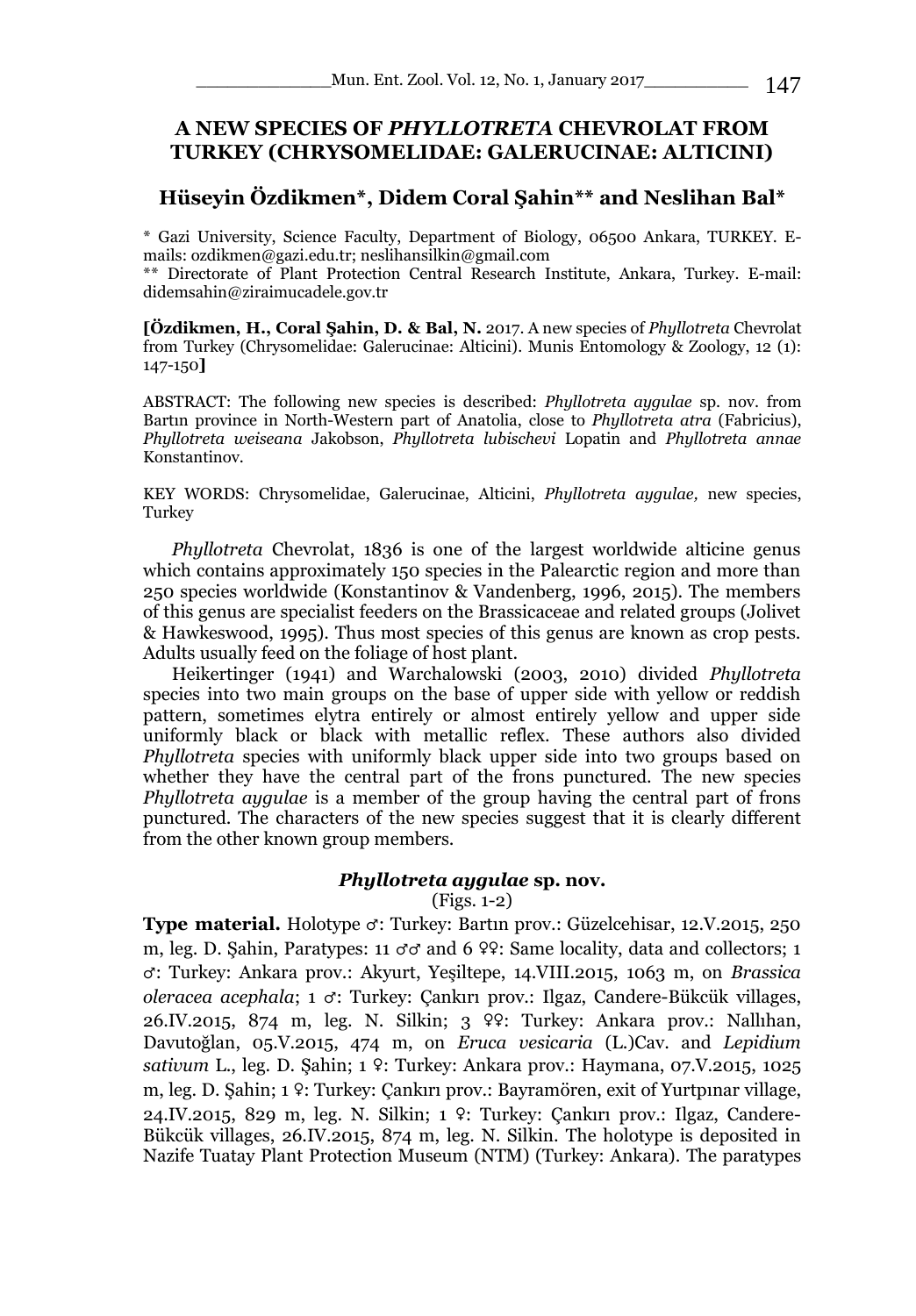are deposited in the collections of Nazife Tuatay Plant Protection Museum (NTM) and Gazi University (Turkey: Ankara).

#### **Description of holotype.**

Body length 2.25 mm. Body width 1.125 mm.

Black without metallic lustre.

Head entirely black; frons with sparse, deep punctures near eyes; central parts of frons and vertex distinctly punctured; frontal keel convex, acute; antennae thin, antennomere 2 and 3 blackish-brown or brown, remaining antennomeres entirely black, antennomere 3 as long as 2 and slightly shorter than 4. Proportions:  $\sigma$ : 26-18-18-20-22-18-16-20-18-16-24.

Pronotum entirely black, short, more than 1.5 times as wide as long, with rounded lateral sides, the greatest width in middle of lateral margin; disc clearly shagreened, distinctly punctured; distances between punctures shorter than their diameter.

Lateral sides of elytra small rounded; humeral calli well developed; elytral apices with acute sutural angles; apices of hind margin with row short setae; elytral puncturation slightly bigger than pronotal puncturation.

Ventral side of the body entirely black with densely light pubescence.

Legs black with the exception of blackish-brown or brown tarsi.

Aedeagus in figures 2A,B,C.

Spermatheca in figure 2D.

**Female.** The same as male.

**Differential diagnosis.** The new species is a member of the group having upper side with uniformly black and the central part of the frons punctured definitely. The new species is close to the species *Phyllotreta atra* (Fabricius, 1775) described from Sweden, *Phyllotreta weiseana* Jakobson, 1901 desribed from S Russia and Caucasus, *Phyllotreta lubischevi* Lopatin, 1992 described from Kirgizia and *Phyllotreta annae* Konstantinov, 1992 described from Kazakhstan. Only *Phyllotreta atra* (Fabricius, 1775) and *Phyllotreta weiseana* Jakobson, 1901 have been known from Turkey until now.

The new species differs from *Phyllotreta atra* by shape of apex of aedeagus in dorsal view (acutely with a median tooth in the new species; sub-rounded with a median tooth in *Phyllotreta atra*), shape of apex of aedeagus in lateral view (directed slightly backwards in the new species; straightened, not directed backwards in *Phyllotreta atra*), and shape of distal pump of spermatheca (obtuse ending in the new species; acute ending in *Phyllotreta atra*) chiefly.

The new species differs from *Phyllotreta weiseana* by coloration of antennae (antennomere 2 and 3 blackish-brown or brown, remaining antennomeres entirely black in the new species; entirely black in *Phyllotreta weiseana*), coloration of legs (black with the exception of blackish-brown or brown tarsi in the new species; tibiae and tarsi at least partly red in *Phyllotreta weiseana*), shape of antennomere 3 in male (antennomere 3 without tooth-like process in the new species; antennomere 3 with a tooth-like process in *Phyllotreta weiseana*), shape of aedeagus in dorsal view (acutely with a median tooth in the new species; widely rounded in *Phyllotreta weiseana*), and shape of apex of aedeagus in lateral view (directed slightly backwards in the new species; directed clearly backwards in *Phyllotreta weiseana*) chiefly.

The new species differs from *Phyllotreta lubischevi* by coloration of antennae (antennomere 2 and 3 blackish-brown or brown, remaining antennomeres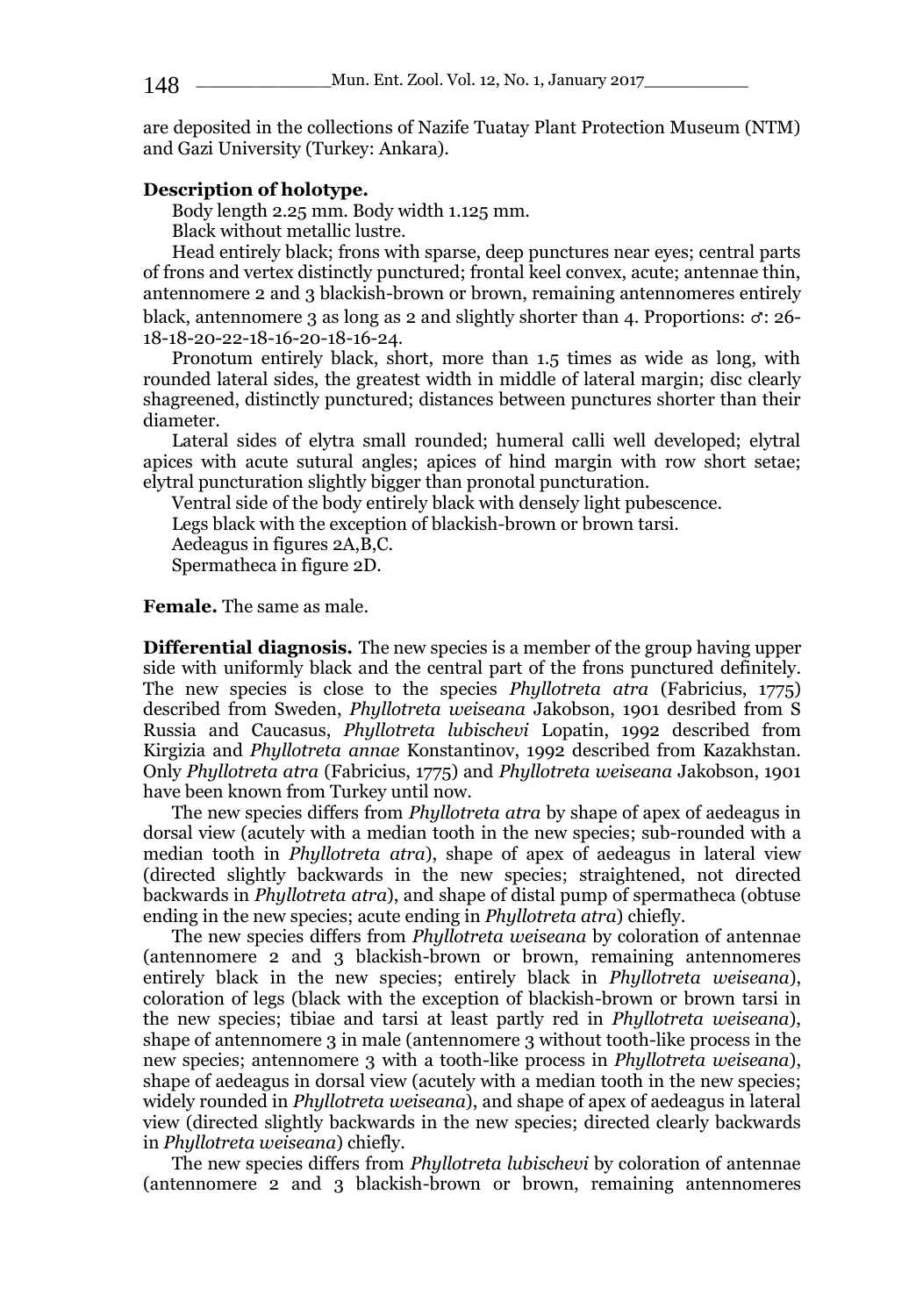entirely black in the new species; entirely black in *Phyllotreta lubischevi*), coloration of legs (black with the exception of blackish-brown or brown tarsi in the new species; entirely black in *Phyllotreta lubischevi*), punturation of vertex (punctured in the new species; smooth in *Phyllotreta lubischevi*), shape of elytral apices (elytral apices with acute sutural angles in the new species; elytral apices rounded in *Phyllotreta lubischevi*), shape of aedeagus in ventral view (median lobe of aedeagus long and slender, almost parallel sided in the new species; median lobe of aedeagus clearly widened in basal half, narrower in apical half in *Phyllotreta lubischevi*), and shape of apex of aedeagus in lateral view (directed slightly backwards in the new species; straightened, not directed backwards in *Phyllotreta lubischevi*) chiefly.

The new species differs from *Phyllotreta annae* by coloration of body (black without metallic reflex in the new species; black with weak metallic reflex in *Phyllotreta annae*), shape of aedeagus in ventral view (median lobe of aedeagus long and slender, almost parallel sided in the new species; median lobe of aedeagus clearly widened in basal half, narrower in apical half in *Phyllotreta annae*), shape of apex of aedeagus in lateral view (directed slightly backwards in the new species; straightened, not directed backwards in *Phyllotreta annae*), and shape of distal pump of spermatheca (straightened, not curved in the new species; clearly curved in *Phyllotreta annae*) chiefly.

Anyway the new species is clearly different from the other known group members by shape of aedeagus.

**Variability.** Body length of all paratypes is over 2.0 mm. It changes 2.25 to 2.35 mm in both sexes.

**Distribution.** Known only from Western Black Sea Region of Northern Anatolia (Bartın province) and North parts of Central Anatolian Region (Ankara and Çankırı provinces) of Turkey.

**Etymology.** The name is dedicated to Asiye Aygül Aşar (Turkey) who is student of the first author.

## **A short key for the closely related species to new species on the base of Warchalowski (2010) and forms of genitalae**

1. Median lobe of aedeagus clearly widened in basal half, narrower in apical half in ventral view………………………………………………………………..………………………………………………………….2 -. Median lobe of aedeagus long and slender, almost parallel sided in ventral view................3

2. Body black with weak metallic reflex; apex of aedeagus acute; elytral apices with acute sutural angles; apices of hind margin of elytra with row of short setae….…………….…*P. annae* -. Body pure black without metallic reflex; apex of aedeagus sub-rounded with a median tooth; elytral apices wide rounded; apices of hind margin of elytra without row of short setae…………………..………………………………………………………………………………………*P. lubischevi*

3. In male antennomere 3 with a tooth-like process; apex of aedeagus widely rounded..……… …………………………………………………………………………………………………………………..*P. weiseana* -. In male antennomere 3 without tooth-like process; apex of aedeagus more or less pointed, not widely rounded………………………………………………..……………………………………………...…….4

4. Apex of aedeagus acutely with a median tooth; in lateral view apex directed slightly backwards; distal pump of spermatheca obtuse ending………...…………...….*P. aygulae* sp. nov. -. Apex of aedeagus sub-rounded with a median tooth; in lateral view apex straightened, not directed backwards; distal pump of spermatheca acute ending…………………….………….*P. atra*